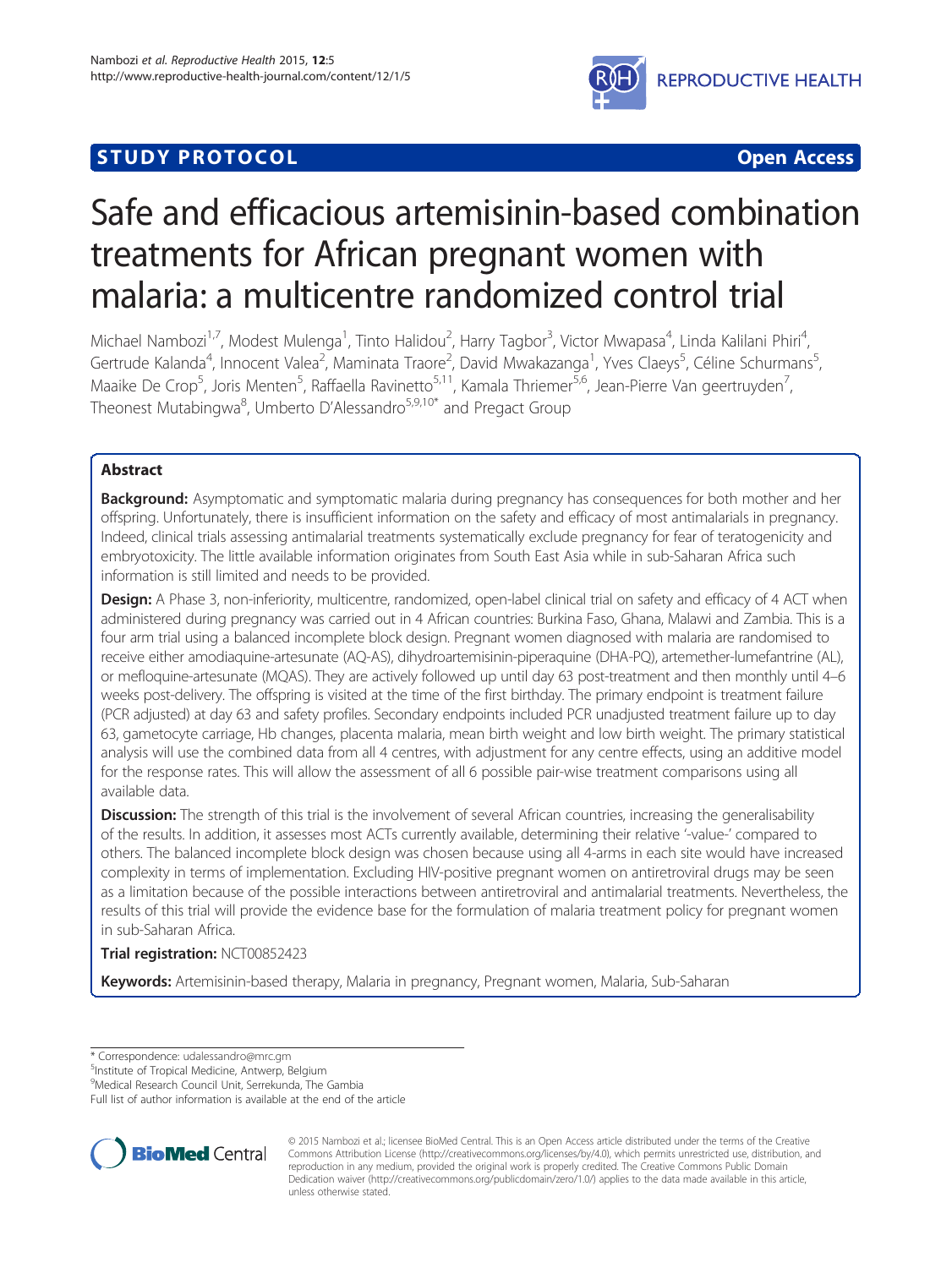#### Background and rationale

The risk of malaria is higher in pregnant women than in the general population. There is insufficient information on the safety and efficacy of most antimalarial drugs in pregnancy [\[1](#page-9-0)] as they are systematically excluded from clinical trials for fear of teratogenicity and embryotoxicity [[2\]](#page-9-0). This has complicated the generation of evidencebased recommendations for the prevention and treatment of malaria during pregnancy. Though the experience on the use of ACTs and their safety and efficacy in pregnancy is increasing (over 1,000 documented pregnancies, mainly in South East Asia), such information is still limited in sub-Saharan Africa [[3](#page-9-0)]. Preclinical data indicate that the artemisinin derivatives were embryotoxic and potentially teratogenic in several animal species, without maternal toxic effects or impaired fertility [\[2](#page-9-0)]. More recent studies confirm these findings. One important aspect is that the critical window for drug exposure is approximately 10–14 days in the rat and their extrapolation to humans would indicate a sensitive period of weeks 2–6 of pregnancy [[2](#page-9-0)]. There is increasing experience with the use of artemisinin derivatives in the second and third trimesters and there have been no reported adverse effects on the mother or foetus [\[4](#page-9-0)]. Despite limited data the World Health Organization (WHO) recommends effective artemisininbased combination treatments (ACT) in the second and the third trimester and several African countries are already implementing it [\[3](#page-9-0)].

We propose to assess the efficacy and safety of the most important ACTs currently available, namely artemetherlumefantrine (AL), amodiaquine-artesunate (AQ-AS), mefloquine-artesunate (MQ-AS) and dihydroartemisininpiperaquine (DHA-PQ). The choice of ACTs is based on several criteria, including known treatment efficacy in children, safety in pivotal phase-3 trials in children and adults, practicality of the dosing regimen (duration, e.g. 3 vs. 7 days), fixed dose combinations, drug tolerance, current availability in the population and affordable cost. The rationale for contemporaneously testing several drug regimens is to shorten the time of data collection and determine the relative 'value' of each treatment, providing the basis for an informed choice by malaria control programmes and policy makers.

Reliable data on the safety and efficacy of ACTs in pregnant women can be rapidly collected only within the context of a randomized-controlled trial. The production of such a large dataset will advance considerably the knowledge on the treatment of malaria in pregnancy in a relatively short period of time compared to pregnancy registers. One of the major issues for this trial is the altered pharmacokinetic of antimalarial drugs during pregnancy and the influence on the outcome of treatment. There has been a recent increase in trials that measure the pharmacokinetics of antimalarial drugs in pregnant women [[5](#page-9-0)]. Recent information on the pharmacokinetics of both artemisinins [\[6\]](#page-9-0) and partner drugs in the ACT is reassuring as amodiaquine [[7\]](#page-9-0), mefloquine [[8\]](#page-9-0) and piperaquine [[9\]](#page-9-0) do not seem to need dose adjustment. Nevertheless, the pharmacokinetic of lumefantrine (when administered as co-formulated artemether-lumefantrine) seems altered in pregnancy [\[10](#page-9-0)]. The clinical implications of the PK findings may not be clear from small rich PK studies alone and, unless the effects are important, may not be apparent in a pilot study in one site. Therefore, the proposed study aims not only at collecting safety and efficacy data on ACTs in a systematic and standardized manner but also explanatory variables (pharmacokinetic and *in vitro* drug sensitivity) that may help in interpreting the observed results.

ACTs have been shown to be extremely efficacious in children [[11](#page-9-0)]. Efficacy is determined by the drug partnering the artemisinin derivative and, for artesunate–mefloquine, artemether–lumefantrine, and dihydroartemisinin–piperaquine, this usually exceeds 95% [\[12\]](#page-9-0). Amodiaquineartesunate has proved to be an efficacious combination (range 90-95%) in areas where 28-day cure rates with amodiaquine monotherapy exceed 80% [\[13\]](#page-9-0). Few data on pregnant women are available but efficacy should be as good, if not better, than in children. In all the three areas where AQAS is assessed, efficacy of AQ monotherapy exceeds 80%. Therefore, it is expected that all the four treatments will have an efficacy of about 95%.

#### Trial objectives and purpose

The main objective of the trial is to determine the safety and efficacy of 4 ACTs when administered to pregnant women with P. falciparum infection during the second and the third trimester, and collect explanatory variables for therapeutic response. The primary hypothesis is the clinical equivalence (pair-wise non-inferiority) of the 4 treatment regimens, with clinical equivalence defined as difference in treatment failure rates (PCR corrected) of 5% or less.

Specific objectives are:

- to compare the efficacy of AL, AQ-AS, MQ-AS and DHA-PQ in terms of treatment failure by 63 days after start of treatment with or without genotyping; Parasite clearance time; Haematological recovery by 14, 28, 42 and 63 days post-treatment and at delivery; Birth weight measured within 72 hours of delivery; and prevalence of placenta *P. falciparum* malaria;
- to describe the safety profile of AL, AQ-AS, MQ-AS and DHA-PQ in terms of tolerability; incidence of adverse events until one year post-partum;
- to determine the relation between drug pharmacokinetics (Day 7 levels of the partner drug) and response to treatment;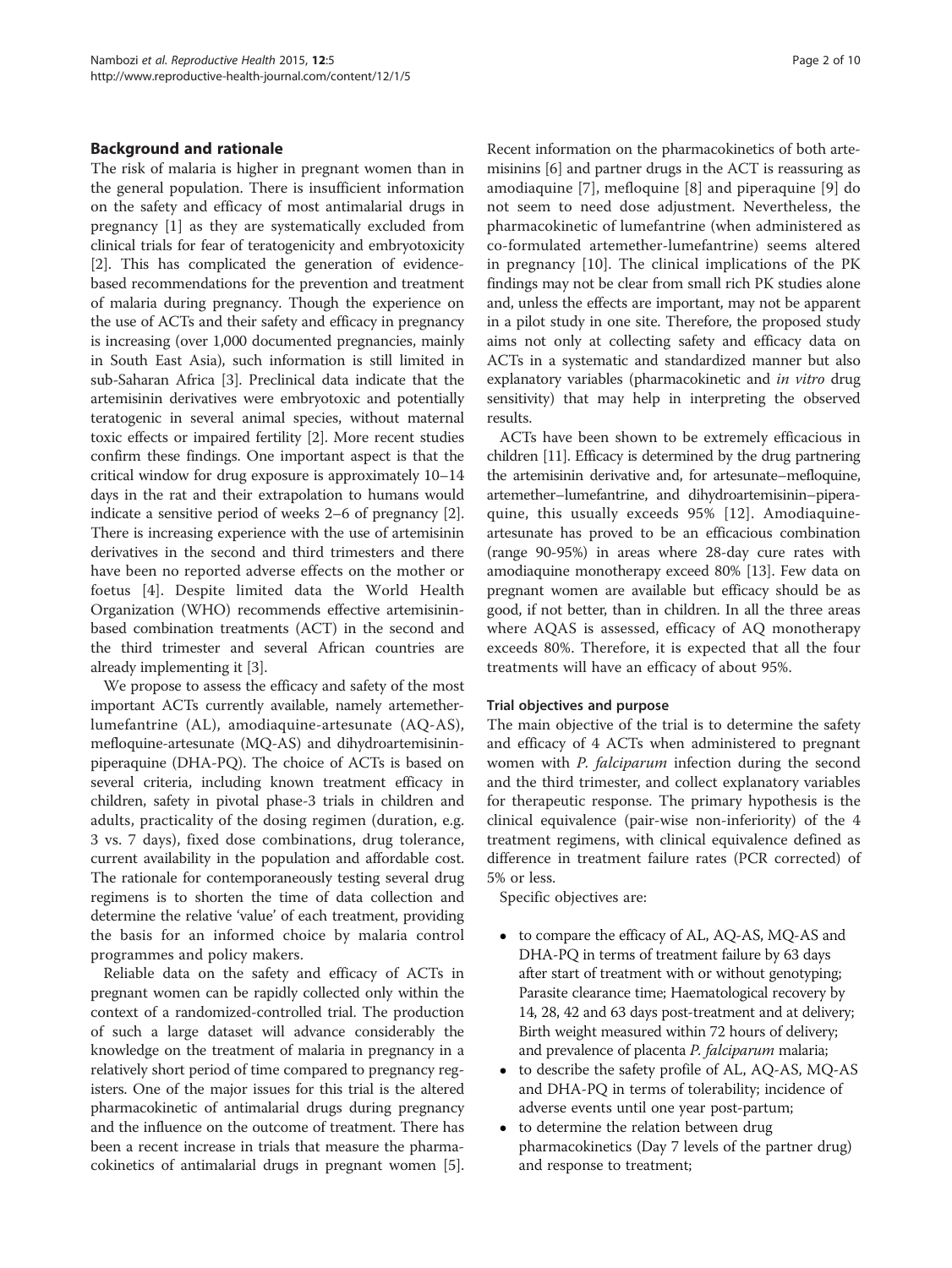$\bullet$  to assess the *in vitro* susceptibility of *P. falciparum* isolates collected before treatment to several drugs, including the partner drug tested, and to correlate their  $IC_{50}$  to treatment response.

## Trial design

## Study design

This is a non-inferiority, multicentre, randomized, open label study on 4 antimalarial treatments, namely DHA-PQ, MQAS, AQAS and AL, assessed in each site using a "balanced incomplete block design" – with 3 out of 4 arms used in each site. There are 7 sites in the study distributed in the four countries, i.e. Burkina Faso (Nanoro and Nazoanga), Ghana (Effiduase, Ejisu and Juaben), Malawi (Chikwawa) and Zambia (Nchelenge).

The treatments tested are distributed in a way to allow a head-to-head comparison and the establishment of the treatment's relative value according to a series of outcomes (Table 1). This approach has the advantage of testing several treatment options at the same time, maximizing the use of resources, and is the most likely to achieve our aim of identifying at least 2 antimalarial treatments suitable for use in pregnancy and one rescue/ alternative treatment.

The primary analysis is the assessment of therapeutic equivalence of the 4 treatments (clinical non-inferiority) with respect to therapeutic success at day 63 and their safety throughout the follow up, i.e. up to one year after delivery.

The following procedures are used to ensure an unbiased assignment of treatment safety and efficacy:

- 1. The randomization list is generated prior to the beginning of the study.
- 2. The interpretation of the PCR reading is blinded or masked with regard to the treatment allocation of the patients.
- 3. An independent Data Safety and Monitoring Board (DSMB) reviews all safety data.

## Primary endpoint

There are two primary end points:

## Table 1 Treatment arms per country/ site (number of patients)

| <b>West Africa: comparator AQAS</b>    |                   |                   |                   |  |  |  |  |
|----------------------------------------|-------------------|-------------------|-------------------|--|--|--|--|
| Burkina (870)                          | AL (290)          | AOAS (290)        | <b>MQAS (290)</b> |  |  |  |  |
| Ghana (870)                            | AQAS (290)        | <b>MOAS (290)</b> | DHA-PO (290)      |  |  |  |  |
| Eastern-Southern Africa: comparator AL |                   |                   |                   |  |  |  |  |
| Malawi (870)                           | DHA-PO (290)      | AL (290)          | AQAS (290)        |  |  |  |  |
| Zambia (870)                           | <b>MQAS (290)</b> | DHA-PQ (290)      | AL (290)          |  |  |  |  |

AQAS: amodiaquine-artesunate; DHA-PQ: dihydroartemisinin-piperaquine; AL: artemether-lumefantrine; MQAS: Mefloquine-artesunate.

- 1. Treatment Failure (TF) (PCR adjusted) at day 63 defined according to the WHO criteria [[14\]](#page-9-0) as the sum of early and late treatment failures. Early Treatment Failure (ETF) could be one of the following: Development of danger signs or severe malaria on Day 0, Day 1, Day 2 or Day 3, in the presence of parasitaemia; Parasite density on Day 2 > Day 0 count, irrespective of axillary temperature; Presence of parasitaemia on Day 3 with fever (axillary temperature ≥ 37.5°C); Parasitaemia on Day  $3 \geq 25\%$  of count on Day 0. Late treatment failure (LTF) is divided in late clinical and late parasitological failure. Late Clinical Failure (LCF): Development of danger signs or severe malaria on any day after Day 3 in the presence of parasitaemia, without previously meeting any of the criteria of Early Treatment Failure; Presence of parasitaemia and fever on any day after Day 3, without having previously meet the criteria of ETF. Late Parasitological Failure (LPF): Presence of parasitaemia on any day from day 7 onwards and axillary temperature <37.5°C, without previously meeting any of the criteria of ETF or LCF. The Adequate Clinical and Parasitological Response (ACPR) is 1-TF. It is defined as absence of parasitaemia at the end of the follow up period, irrespective of axillary temperature without previously meeting any of the criteria of early and late treatment failure. In the adjusted estimates, patients with late asexual parasite reappearance (with or without fever) are considered ACPR if the PCR analysis shows a new infection rather than a recrudescence.
- 2. Safety profiles including significant changes in relevant laboratory values. Subjects are monitored for 63 days for possible development of adverse events. All adverse events are recorded on the specific form in the electronic CRF. Vital signs, blood chemistry and haematology are monitored and changes in relevant laboratory parameters are assessed.

## Secondary endpoints

PCR unadjusted treatment failure up to day 63 (TF63U); Time to treatment failure (PCR adjusted and unadjusted) during 63 days of active follow-up after treatment; Asexual parasite clearance time (PCT): Asexual parasite clearance time is defined as the time (in days) from time of randomization to 2 consecutive negative blood slides (collected at different days) - the time to the event is taken as the time to the first negative slide; Gametocytaemia (prevalence and density) at day 7, 14, 21, 28 and 63 after treatment; Hb changes day 14, 28, 42 and 63; Acute, chronic or past infection of the placenta (prevalence); Mean birth weight and prevalence of low birth weight.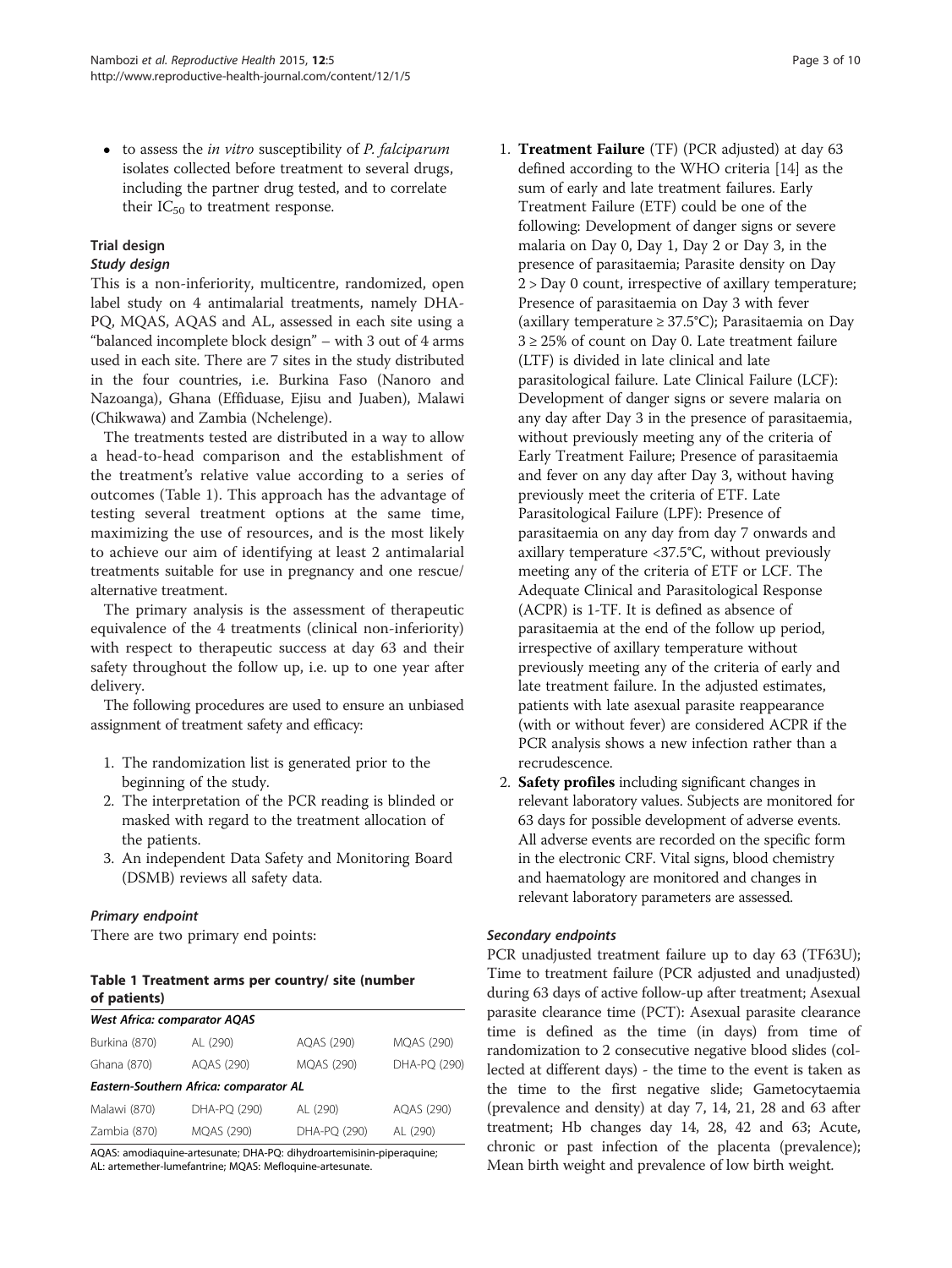#### Laboratory procedures

Haematology Maternal haemoglobin is measured using Hb301 Hemocue<sup>®</sup>, Angelholm, Sweden, according to manufacturer's instructions.

Peripheral malaria infection Blood samples are collected by finger prick at specified time points during the trial for blood slides (thick blood film) and blood spots on filter paper. Thick blood smears are stained with 3% Giemsa for 30 minutes and read by trained microscopists at each site. Parasite densities are calculated by counting the number of asexual parasites per 200 leukocytes (or per 500 leukocytes if the count is <10 asexual parasites/200 leukocytes), assuming a leukocyte count of 8,000/μl. A blood smear is considered negative when the examination of 100 high power fields does not reveal asexual parasites. Each slide is read separately by two experienced microscopists and discrepancies resolved by a third reader.

Blood spots on filter paper are used for genotyping recurrent malaria infections during follow up and compared them with pre-treatment samples. This is done by characterizing MSP1, MSP2 and GLURP, single-copy genes in the Plasmodium falciparum genome. For the three genes, each PCR-amplification product of a different size is considered to originate from a different clone of Plasmodium falciparum, reflecting a different genotype. For the samples collected from the same patient at day 0 and day of recurrent parasitaemia, the length polymorphism of MSP1, MSP2 and GLURP are determined, i.e. the number of bands in each PCR reaction and their respective size. Results are interpreted as follows:

- Recrudescence: For each marker (MSP1, MSP2 and GLURP), at least one identical length polymorphism is found in the sample collected at day 0 and day of recurrent parasitaemia.
- New infection: For at least one marker, length polymorphism is different between the sample collected at day 0 and that at day of recurrent parasitaemia.
- Indeterminate: Samples that fail to produce a result due to an inability to amplify DNA at day 0 and/or day of recurrent parasitaemia.

**Placental malaria** A 1  $\text{cm}^3$  biopsy specimen is obtained from the maternal-facing side of the placenta as soon as possible after delivery. Biopsy specimens are preserved in 10% neutral buffered formalin which are processed and embedded in paraffin wax by standard techniques. Pending histological evaluation, all biopsies are kept at 4°C. Paraffin sections 4 mm thick are stained with haematoxylin-eosin stain.

Placental biopsies are classified according to the following definitions [\[15\]](#page-9-0):

- 1. Acute infection (parasite present, malaria pigment absent)
- 2. Chronic infection (parasites and malaria pigment present)
- 3. Past infection (no parasite but pigment present)
- 4. No infection (both parasites and malaria pigment absent)

PK assessment Individual pharmacokinetic studies are often underpowered for identifying the factors that influence antimalarial pharmacokinetic parameters, which may have a major influence on the observed therapeutic response. Complementing efficacy data with some information on the pharmacokinetic properties of the treatment used allows a better interpretation of the observed recurrent infections or true recrudescences/new infections, as these may be the results of inadequate drug levels because of altered distribution, poor absorption or metabolism. The day 7 drug concentration has been shown to be the most important single measure, in terms of correlation with the area under the concentration time curve and association with treatment response, for lumefantrine, piperaquine and mefloquine [\[16\]](#page-9-0). Therefore, a blood sample of 2 ml is collected from all women at day 7 with the aim of measuring with an appropriate assay the concentration of the partner drug to the artemisinin derivative. Not all samples will be analysed; instead a smaller number of samples will be chosen for the analysis according to the observed therapeutic response, i.e. in each arm women having experienced a true recrudescence will be compared with those having had a new infection and with those with an adequate clinical and parasitological response. Analysis of the blood samples will be carried out within the Malaria in Pregnancy Consortium.

In-vitro tests This component is carried out at the sites in Burkina Faso only. The sensitivity of the parasites to the drugs used is determined by carrying out in vitro tests. Venous blood samples (5 ml) are collected at day 0 before treatment from women with a parasite density of at least 4,000/μL. The HRP2 ELISA [[17,18\]](#page-9-0) is used to measure the proliferation of *P. falciparum* in the presence of lumefantrine, monodesethylamodiaquine (active metabolite of amodiaquine), mefloquine, piperaquine and dihydroartemisinin (active metabolite of artemisinin derivatives).

## Sample size

The sample size for this study was determined by simulation with the following assumptions and requirements: (1) study conclusions are determined by two-sided 95% confidence intervals for difference in response rates (% of therapeutic success), with decision rule as described below, (2) all 4 treatments have identical true response rates of 95%, (3) 95% power for each of the 6 pair-wise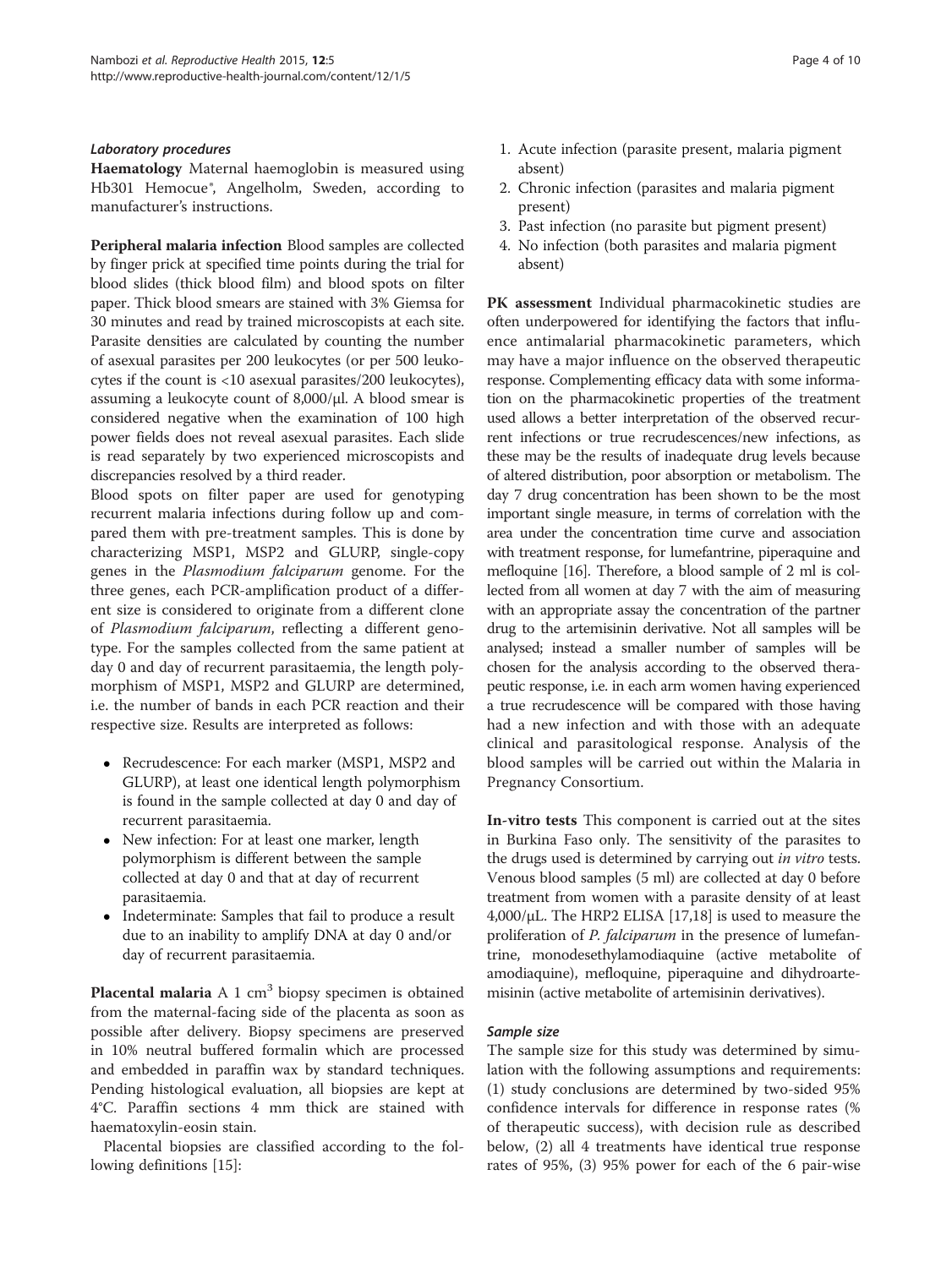comparisons and 80% power for the combined hypothesis that all treatments are therapeutically equivalent is required. With these assumptions, approximately 700 patients/treatment arm are needed. If the true response rate for one of the treatments is lower than 95%, then power is reduced to 80% (for a true response rate of 94%) or 50% (for a true response rate of 93%). Allowing for a 20% loss to follow-up, a total of 870 patients are recruited to each treatment; this is equivalent to 290 patients in each treatment group in each centre (i.e. a total centre sample size of 870 patients) – and hence a total study sample size of 3480 patients. Inclusion of HIV-infected women is not expected to have a major influence on the sample size calculation. The percentage of therapeutic success may be slightly but not dramatically lower in this subgroup of patients.

For safety, when combined, the trial is able to detect with 90% power major adverse events occurring at the frequency of at least 2-3%.

## Statistical analysis

A detailed analysis plan is drawn up prior to the analysis.

- 1. Baseline comparability: Patients in each treatment group in each site are described separately with respect to baseline characteristics. The clinical importance of any imbalance will be noted, though statistical tests of significance are not undertaken.
- 2. Primary analyses: The primary analysis of the study is the assessment of therapeutic equivalence of the 4 treatments (clinical non-inferiority) with respect to therapeutic success at day 63 and their safety throughout the follow-up, i.e. up to one year after delivery.

Efficacy Therapeutic equivalence is assessed using the pair-wise difference in response rates (percentage of women with therapeutic success). Assessment of the difference in true response rates is performed by calculating the twosided 95% confidence interval for the difference in response rates from the observed data, using the following decision rule:

- if the two-sided 95% confidence interval for the difference in response rates lies entirely between −5% and +5%, then therapeutic equivalence of the two treatments is concluded;
- if the 95% confidence interval for the difference in response rates includes −5% or +5%, then therapeutic equivalence cannot be established;
- if the 95% confidence interval for the difference in response rates lies entirely below −5% or entirely above 5%, then one treatment is clinically inferior to the other.

The primary analysis uses the combined data from all 4 centres together, with adjustment for any centre effects, using an additive model for the response rates (i.e. a generalized linear model with Bernoulli error distribution and an identity link function). This allows the assessment of all 6 possible pair-wise treatment comparisons using all available data. Equivalence will be established using two-sided confidence intervals. Though 6 treatment comparisons will be performed, no adjustment for multiplicity is needed as the focus of the study is on the individual pair-wise treatment comparisons. In addition, combined hypotheses of interest (e.g. all 4 treatments are therapeutically equivalent) require each of the individual hypotheses to be accepted. Consequently, there is no inflation of the type I error rate due to multiple testing. However, the power for combined hypotheses is lower than for the individual pair-wise comparisons. Thus, the power calculation of this study required a high (95%) power for individual pair-wise treatment comparisons, resulting in an acceptable (80%) power for the combined hypothesis. For the efficacy analysis, both an intention-to-treat and a perprotocol approach are adopted, with the per-protocol analysis being the primary approach, as recommended for equivalence studies.

Safety For safety analysis, all non-serious and serious adverse events (SAE) are grouped according to a prespecified side-effect coding system and tabulated. The number (and percentage) of patients experiencing any adverse event, any SAE, and any drug-related SAE are compared between treatment groups using Fisher's exact test. Safety is analyzed using the all-patients-treated approach.

## Selection of the patients

All pregnant women in the second and third trimester (<37 weeks) and attending the antenatal clinic of the study health facilities are systematically screened for malaria infection with a rapid diagnostic test; if positive they are further assessed for eligibility. They are included if they are at least 15 years old, with a pregnancy of at least 16 weeks, a *P. falciparum* monoinfection of any density, regardless of symptoms, and a Hb concentration of at least 7 g/dL. Pregnant women with a negative blood slide are not included in the study and go through the routine antenatal clinic procedures according to national policy and receive a dose of sulfadoxine-pyrimethamine (SP) as intermittent preventive treatment (IPT). Exclusion criteria include history of allergic reactions to the study drugs, of known pregnancy complications or bad obstetric history such as repeated stillbirths or eclampsia, of presence or history of major illnesses likely to influence pregnancy outcome, e.g. diabetes mellitus, severe renal or heart disease, or active tuberculosis, current cotrimoxazole prophylaxis or ARV treatment. Table [2](#page-5-0) provides the full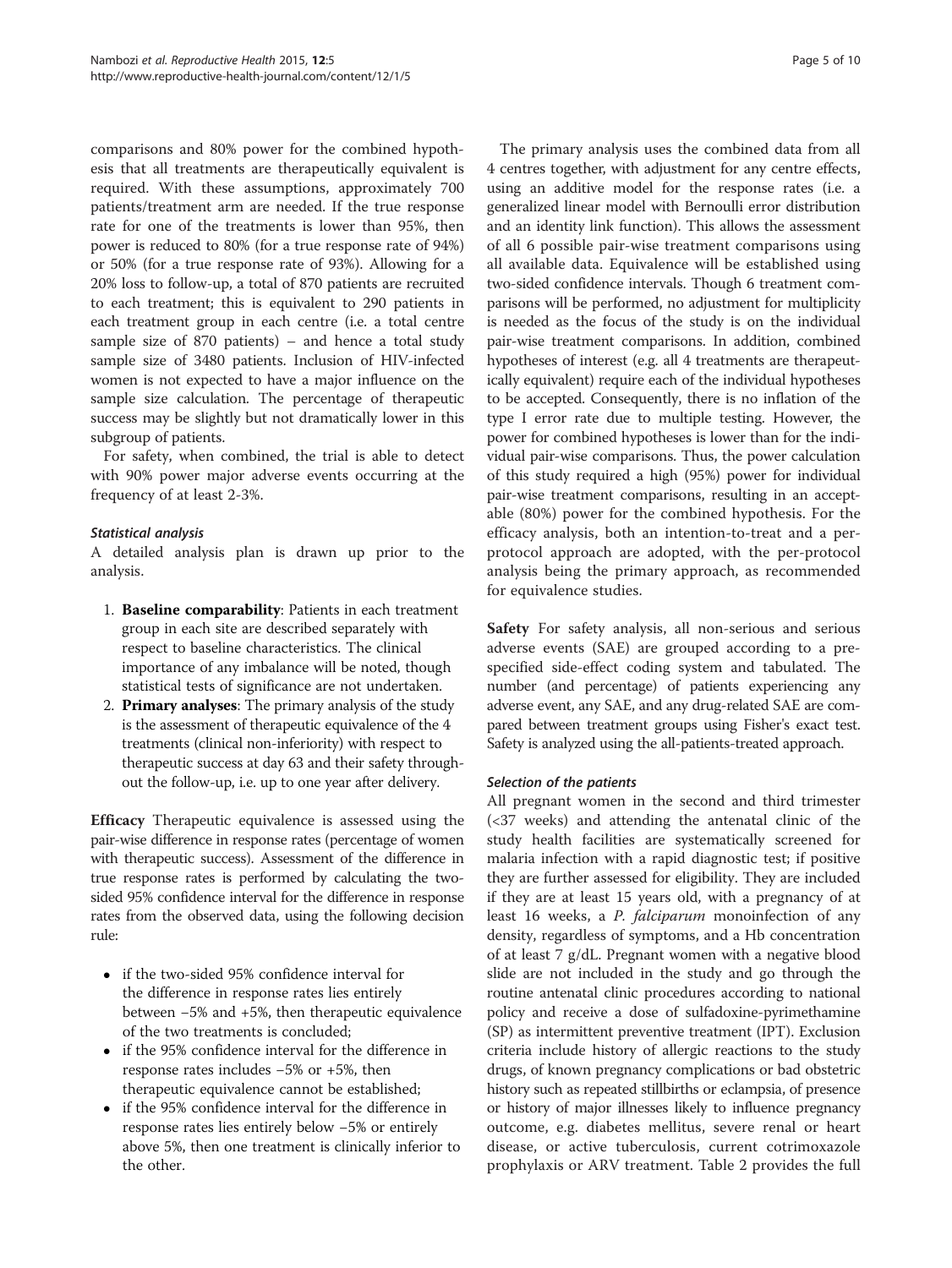#### <span id="page-5-0"></span>Table 2 Inclusion and exclusion criteria

| Inclusion criteria        | Patients eligible for inclusion in the trial must fulfil all of the following criteria                                                                                                                                                                                                                                        |  |  |  |  |  |  |  |  |  |
|---------------------------|-------------------------------------------------------------------------------------------------------------------------------------------------------------------------------------------------------------------------------------------------------------------------------------------------------------------------------|--|--|--|--|--|--|--|--|--|
|                           | Gestation $\geq$ 16 weeks and <37 weeks:                                                                                                                                                                                                                                                                                      |  |  |  |  |  |  |  |  |  |
|                           | P. falciparum monoinfection of any density, with or without symptoms                                                                                                                                                                                                                                                          |  |  |  |  |  |  |  |  |  |
|                           | $Hb \geq 7$ g/dL;                                                                                                                                                                                                                                                                                                             |  |  |  |  |  |  |  |  |  |
|                           | At least 15 years old;                                                                                                                                                                                                                                                                                                        |  |  |  |  |  |  |  |  |  |
|                           | Residence within the health facility catchment's area;                                                                                                                                                                                                                                                                        |  |  |  |  |  |  |  |  |  |
|                           | Willing to deliver at the health facility;                                                                                                                                                                                                                                                                                    |  |  |  |  |  |  |  |  |  |
|                           | Willing to adhere to the study reguirements (including, in Zambia and Malawi, HIV VCT)                                                                                                                                                                                                                                        |  |  |  |  |  |  |  |  |  |
|                           | Ability to provide written informed consent; if the woman is minor of age/not emancipated, the consent<br>must be given by a parent or legal guardian according to national law (however, in this case, the<br>investigator is responsible to check that the woman herself is also freely willing to take part in the study). |  |  |  |  |  |  |  |  |  |
| <b>Exclusion criteria</b> | Patients who meet any of the following criteria are not eligible for the study                                                                                                                                                                                                                                                |  |  |  |  |  |  |  |  |  |
|                           | History of allergic reactions to the study drugs;                                                                                                                                                                                                                                                                             |  |  |  |  |  |  |  |  |  |
|                           | History of known pregnancy complications or bad obstetric history such as repeated stillbirths or eclampsia;                                                                                                                                                                                                                  |  |  |  |  |  |  |  |  |  |
|                           | History or presence of major illnesses likely to influence pregnancy outcome including diabetes mellitus,<br>severe renal or heart disease, or active tuberculosis;                                                                                                                                                           |  |  |  |  |  |  |  |  |  |
|                           | Current cotrimoxazole prophylaxis or ARV treatment;                                                                                                                                                                                                                                                                           |  |  |  |  |  |  |  |  |  |
|                           | Any significant illness at the time of screening that requires hospitalization, including severe malaria;                                                                                                                                                                                                                     |  |  |  |  |  |  |  |  |  |
|                           | Intent to move out of the study catchment area before delivery or deliver at relative's home out of the catchment area.                                                                                                                                                                                                       |  |  |  |  |  |  |  |  |  |
|                           | Prior enrollment in the study or concurrent enrollment in another study.                                                                                                                                                                                                                                                      |  |  |  |  |  |  |  |  |  |
|                           | Unable to take oral medication                                                                                                                                                                                                                                                                                                |  |  |  |  |  |  |  |  |  |
|                           | Clear evidence of recent (1 week) treatment with antimalarials or antimicrobials with antimalarial activity<br>(clindamycin; azythromycin; etc.)                                                                                                                                                                              |  |  |  |  |  |  |  |  |  |

list of inclusion/exclusion criteria. The reason of including women with any parasite density is justified by the important adverse outcomes any malaria infection has on the mother's and her offspring's heath. Limiting the inclusion to women at 16 weeks or more of gestation is justified by the uncertainty on the safety of ACT when administered during the first trimester of pregnancy. The gestational age was confirmed by measuring symphysio-fundal height and the foetal viability by using an ultra-sonography. Exclusion criteria are formulated because of possible safety issues, e.g. history of allergic reactions to the study drugs, or the need for a clear interpretation of the therapeutic response, e.g. recent exposure to antimalarial treatments.

Informed consent For the informed consent, all interviews are conducted in the native language of the patients by a qualified person identified by the Investigator. Written information and consent forms in the local language are provided to the women or Legally Authorized Representatives (LAR) for their review. After the interview, the patients and, in case they are of minor age/not emancipated, the parents or guardians are asked to confirm their willingness to participate in the study by signing (or thumb-printing if illiterate) the consent form.

Each eligible pregnant woman who agrees to give informed consent is assigned a unique study number and enrolled. Besides malaria infection and parasite density, Hb, total white blood cell count, differential count, total bilirubin, ALAT and creatinine are measured. In addition, a blood sample is collected on filter paper for later genotyping.

#### Randomization and treatment

Randomisation is carried out according to a pre-established list comprising blocks of varying size and stratified according to the number of recruitment points in each site. Allocation of treatment according to the randomization list is in sealed envelopes labelled with the patient's unique code, guaranteeing concealment until recruitment.

The study treatment is administered during the first 3 study days (days 0–2) by the study doctor or nurse and the patient kept for one hour in the clinic. If vomiting occurs within 30 minutes, a full treatment is re-administered, half a dose if after 30 minutes. In case of persisting vomiting, an alternative treatment, e.g. quinine, is provided.

#### Patients follow up

Scheduled visits are at day 3, 7 and then every week until day 63 post-treatment. However, women are encouraged to attend the antenatal clinic if they felt ill between scheduled visits. At the end of the active follow-up period, women are asked to attend the antenatal clinic monthly and at any time they feel unhealthy until delivery. At each visit, scheduled and unscheduled, the medical history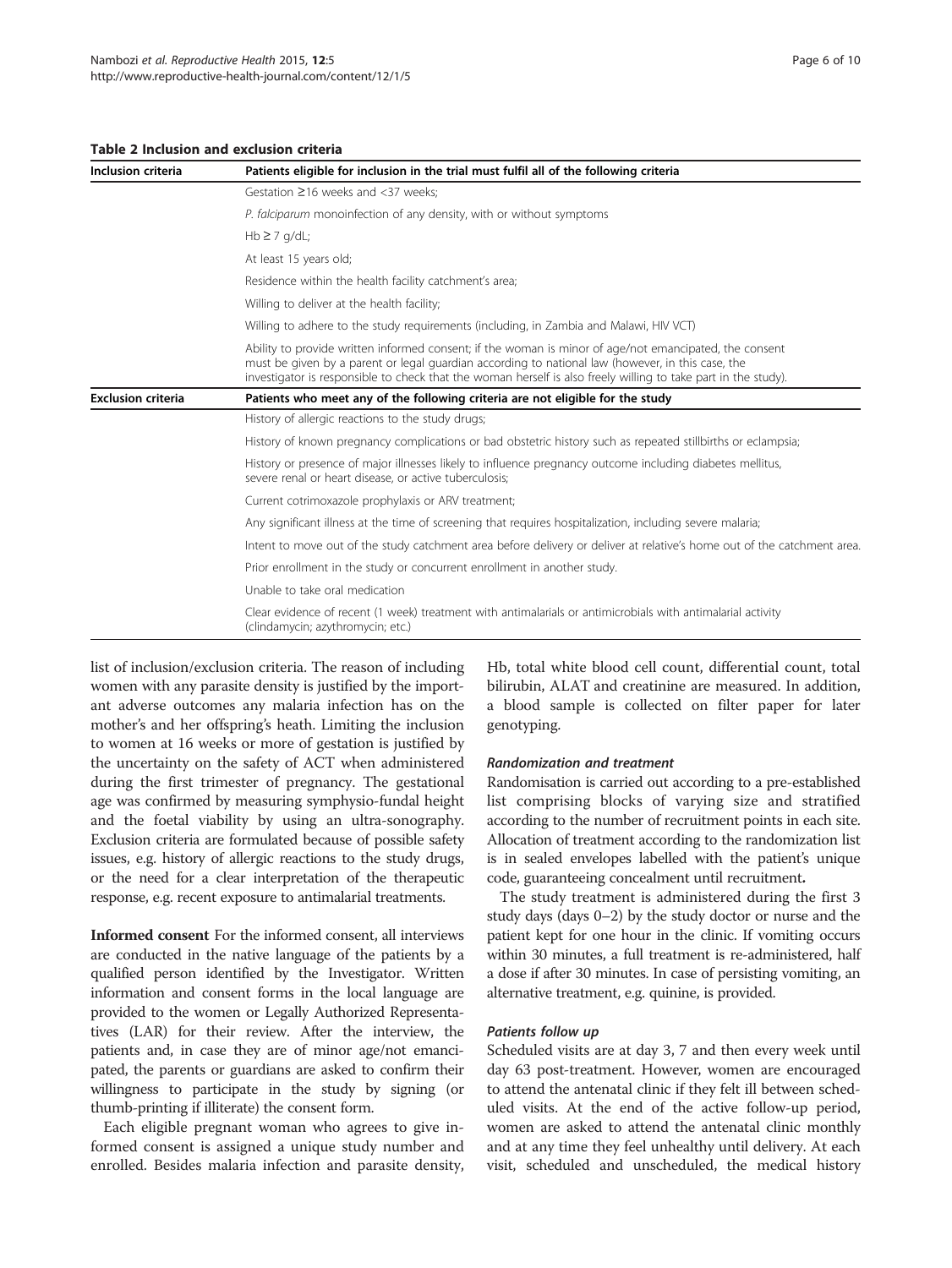since the last visit (including any treatment taken), current signs and symptoms (if any) are collected. A blood sample for thick and thin blood film and later genotyping to determine the rate of re-infection is collected and the body temperature checked. Haematology (Hb, total white blood cell count, differential count) is measured at day 7, 14, 28 and 63; biochemistry (total bilirubin, ALAT and creatinine) at day 7 and 14.

If pregnant women recruited during the third trimester deliver before the end of the 63-day active follow, scheduled visits continue after delivery until the day 63 is completed. The outcome of pregnancy, including any congenital abnormality, the birth weight and maternal Hb are collected as soon as possible after delivery. In addition, a placenta impression smear and a placenta biopsy for later histopathological analysis are collected. Both the mother and the new-born are reassessed twice after delivery for any adverse event: between 4 and 6 weeks and then after one year (Table [3](#page-7-0)). Antimalarials or antibiotics with antimalarial activity (erythromycin or other macrolides, co-trimoxazole or other sulphonamides, any tetracycline including doxycycline, and quinolones, clindamycin) cannot be administered during the active follow up as it would lead to withdrawal of the patient from the study.

Patients with treatment failure, including parasitological failure, are treated with rescue treatment (quinine 10 mg/ kg orally three times a day for 7 days or an anti-malarial treatment according to the country's national guidelines) and their active follow up stopped. Nevertheless, they are still followed up (safety data) until one year post-delivery.

## Safety variables

Safety is closely monitored during the course of the study in compliance with ICH/GCP guidelines. At each visit, the investigator ascertains the occurrence of any adverse events since the previous visit; including those involving laboratory values which are out of normal range and are of clinical importance to be considered as AEs, and the proper AE reporting procedure is followed. The severity of a clinical adverse event is scored according to the following scale: mild, moderate, severe and lifethreatening.

Serious Adverse Events (SAEs) are defined as any untoward medical occurrence that, at any dose of the medication given, fulfilled the following criteria; death, life-threatening, requiring hospitalization or prolongation of hospitalization, resulting in persistent or significant disability or incapacity, congenital anomaly/ birth defect, or other situations such as important medical events that may not be immediately life-threatening or result in death or hospitalization but may jeopardize the subject or may require medical or surgical intervention to prevent one of the other outcomes listed in the above definition. The reporting investigator assesses the relationship between investigational product and the occurrence of each AE/ SAE. The relationship of an adverse event to study drug is assessed according to the following definitions: 'Definitely unrelated', 'Unlikely', 'Possible', 'Probable' and 'Definitely related'. The outcome of each AE is assessed according to the classification as follows – 'Completely recovered', 'Not yet completely recovered', 'Deterioration', 'Permanent damage', 'Death', 'Ongoing' and 'Unknown'.

Each SAE has to be reported to the sponsor and to the concerned ethical bodies in the study countries within 24 working hours since the time the study staff becomes aware of it, and any reporting delay has to be explained. All the SAE forms are further sent by the sponsor to the concerned ethical bodies in Belgium and to the independent DSMB. Each SAE is followed up until resolution.

## Monitoring and quality assurance

Each site is visited at least 3 times during the conduct of the trial plus a study initiation visit at the start of clinical activities and a close-out visit after the last patient has completed the follow up. The monitor will perform the tasks as described in International Conference on Harmonisation (ICH)-Good Clinical Practice (GCP) E6, section 5.18 and will carry out at least 10% source data verification (SDV). For all sites, the SDV percentage will be increased by the monitor if the quality of data entry is found not to be satisfactory.

#### Case report form and data management

Each patient has her own source document file, according to a common source document template provided by the Sponsor, with all the original documents, e.g. laboratory results. This data is captured into an electronic case report form (e-CRF) developed in the GCP-compliant software MACRO (InferMed, UK) for clinical trials. The e-CRF has in-built consistency checks; data can be entered either online or offline and then uploaded to be sent to the central server. The final database is obtained after the resolution of all queries and then locked for later statistical analysis done according to a pre-established statistical data analysis plan.

## Study committee

Consortium secretariat The Consortium Secretariat (CS) acts as a steering committee. It comprises one investigator from each site and will assess the progress of the trial. The members of the CS will address policy and operational issues related to the protocol. The CS has responsibility for protecting the scientific conduct and integrity of the trial. Its functions include review of the protocol before ethical approval; and formulation of recommendation for any change in the design and operations of the trial during the course of the trial, when needed.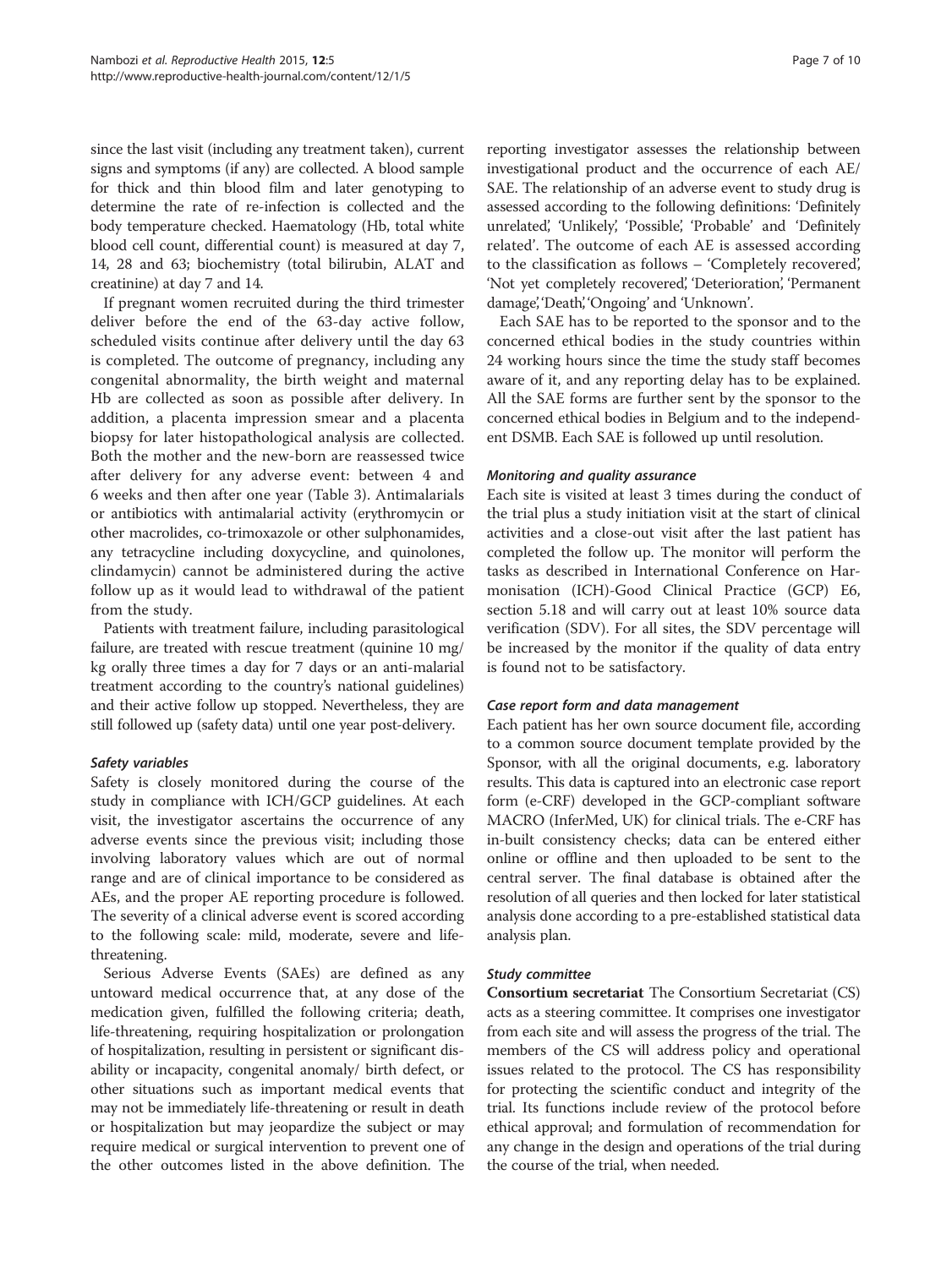<span id="page-7-0"></span>

|  |  | Table 3 Study procedures/study visit schedule |  |  |
|--|--|-----------------------------------------------|--|--|
|--|--|-----------------------------------------------|--|--|

| Day                                   |          |       |                         |             |               |                       |              |          |          |          |              | 0 1 2 3 7 14 21 28 35 42 49 56 63 Any other day <sup>1</sup> Delivery          |          | 4-6 weeks<br>post-partum | <b>EPI clinics</b>        | 1 year<br>post-partum |
|---------------------------------------|----------|-------|-------------------------|-------------|---------------|-----------------------|--------------|----------|----------|----------|--------------|--------------------------------------------------------------------------------|----------|--------------------------|---------------------------|-----------------------|
| History (symptoms)                    | X        |       |                         |             |               |                       |              |          |          |          |              |                                                                                |          |                          |                           |                       |
| Informed consent                      | $\times$ |       |                         |             |               |                       |              |          |          |          |              |                                                                                |          |                          |                           |                       |
| Examination (clinical)                |          |       |                         |             |               | x x x x x x x x x x x |              |          |          | X X      |              | X                                                                              | $\times$ |                          |                           |                       |
| Foetal viability                      | X        |       |                         |             | XXXX          | $\mathsf{X}$          | $\times$     | $\times$ | $\times$ | $\times$ | $\mathsf{X}$ | X                                                                              |          |                          |                           |                       |
| <b>Blood Pressure</b>                 |          |       |                         | x x x x x x | $\mathsf{X}$  | $\times$              | $\times$     | X        | X        | X        | X            | X                                                                              | X        |                          |                           |                       |
| Temperature                           |          |       |                         |             |               | X X X X X X X X X X   |              |          | $\times$ | $\times$ | $\mathsf{X}$ | Χ                                                                              | Χ        |                          |                           |                       |
| Blood film                            |          |       |                         |             | x x x x x x x | $\times$              | $\times$     | $\times$ | $\times$ | $\times$ | $\mathsf{X}$ | X                                                                              | X        |                          |                           |                       |
| Filter paper PCR                      | Χ        |       |                         |             |               | X X X X X X           |              |          | $\times$ | X X      |              | X                                                                              | $\chi^2$ |                          |                           |                       |
| Adverse events                        |          |       | $X$ $X$ $X$ $X$ $X$ $X$ |             | $\times$      | $\times$              | $\times$     | X        | X        | X        | $\times$     | Χ                                                                              | X        |                          |                           |                       |
| Concomitant medications X X X X X X X |          |       |                         |             |               |                       | $X \times X$ | $\times$ | $\times$ | $\times$ | X            | Χ                                                                              | X        | X                        |                           |                       |
| Hb                                    | $\times$ |       |                         | X X         |               | X                     |              | $\times$ |          |          | $\times$     |                                                                                | $\times$ |                          |                           |                       |
| Haematology                           | X        |       |                         | $X$ $X$     |               | X                     |              |          |          |          | X            |                                                                                | X        |                          |                           |                       |
| Treatment                             |          | X X X |                         |             |               |                       |              |          |          |          |              |                                                                                |          |                          |                           |                       |
| Blood sample for PK                   |          |       | Χ                       |             |               |                       |              |          |          |          |              |                                                                                |          |                          |                           |                       |
| Pop PK                                |          |       |                         |             |               |                       |              |          |          |          |              | 3 samples/woman according to a predefined schedule (120 women in 3 sites each) |          |                          |                           |                       |
| In vitro test                         | X        |       |                         |             |               |                       |              |          |          |          |              | and time of recurrent infection                                                |          |                          |                           |                       |
| Biochemistry                          | X        |       |                         | $X$ $X$     |               | $X^3$                 |              |          |          |          | $X^4$        |                                                                                |          |                          |                           |                       |
| Placenta sample                       |          |       |                         |             |               |                       |              |          |          |          |              |                                                                                | Χ        |                          |                           |                       |
| New born assessment                   |          |       |                         |             |               |                       |              |          |          |          |              |                                                                                | $\times$ | $\times$                 |                           |                       |
| Infant assessment                     |          |       |                         |             |               |                       |              |          |          |          |              |                                                                                |          |                          | $\boldsymbol{\mathsf{X}}$ | X                     |

<sup>1</sup> Spontaneous attendance to the health facility.

<sup>2</sup>Includes placental blood sample.

<sup>3</sup>Only ALAT and total bilirubin.

4 Only ALAT and total bilirubin, and only if abnormal at Day 28.

Data safety and monitoring board The independent Data Safety and Monitoring Board (DSMB) is composed by four independent scientists, i.e. a paediatrician, a gynaecologist, a statistician and a malariologist. They meet every three months during recruitment or can be called together if the necessity arises.

History of amendments to the study protocol Several amendments (Table [4](#page-8-0)) have been made to this study protocol based on emerging information and were approved by the relevant ethical committees. Before study start the ASAQ manufacturer provided information regarding potential transitory increase of ALAT at day 28 posttreatment. Therefore, ALAT measurement at day 28 was introduced. In addition, an overview of the reproductive toxicity of DHAPQ and mefloquine was made available by the manufacturer and showed in the animal model prolonged length of gestation and dystocic pup expulsion in animals treated close to delivery. It was therefore, decided to modified the original inclusion criterion of gestation ≥16 weeks to gestation ≥16 weeks and <37 weeks.

Another amendment was done on the basis of the modification of blood piperaquine concentrations by food intake which could result in a QTc prolongation, a risk factor for serious cardiac arrhythmia. Therefore, the manufacturer advised to administer DHAPQ tablets with water only and at least 3 hours apart from meal, mainly for the second and third administration, and advice the woman not to eat for the next 3 hours.

#### Discussion

Pregnant women are one of the high risk groups affected by the malaria burden and few antimalarials are available to treat them. This study assesses the efficacy and safety of four ACTs for the treatment of uncomplicated malaria in pregnant women in Africa. This is the largest clinical trial of its kind and will provide the evidence base for the formulation of treatment guidelines for malaria in pregnancy.

Evidence of the interaction between malaria and HIV-1 has already been reported. HIV-1 infected pregnant women have a higher prevalence of peripheral parasitaemia and placental malaria [[19,20\]](#page-9-0) and their infants experience higher postnatal mortality when both diseases are present [[4,21](#page-9-0)]. HIV-1 infected adults have a higher risk of malaria infection and clinical malaria, the latter increasing with falling CD4-cell count [[22,23\]](#page-9-0). Therefore, offering adequate and efficacious antimalarial treatment and prevention is extremely important for this high risk group. However, little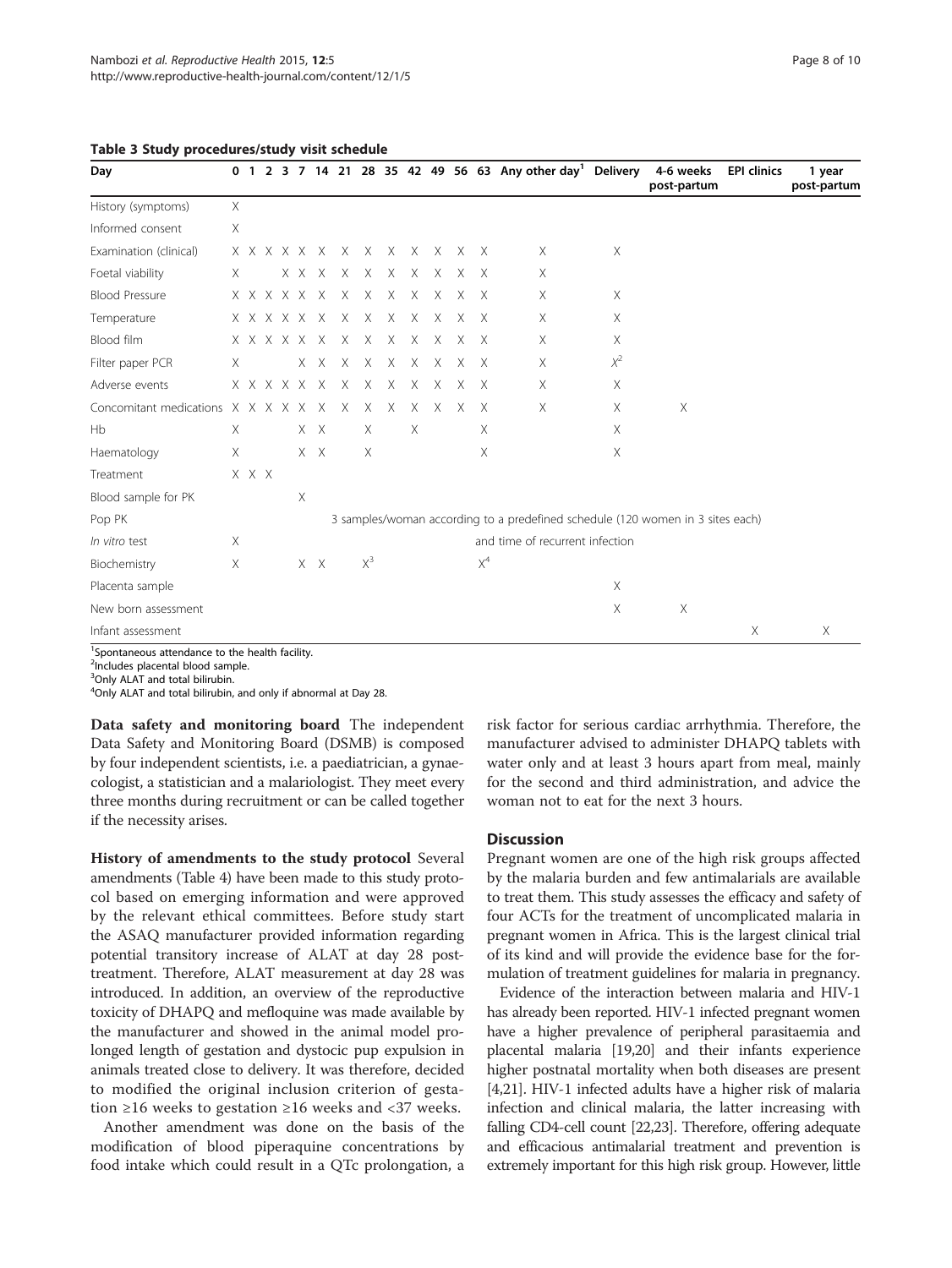#### <span id="page-8-0"></span>Table 4 Major amendments

| Amendment<br>version | Basis/rationale of amendment                                                                                                                                                                                                    | Amendment                                                                                                                                                                                       |
|----------------------|---------------------------------------------------------------------------------------------------------------------------------------------------------------------------------------------------------------------------------|-------------------------------------------------------------------------------------------------------------------------------------------------------------------------------------------------|
| Amendment 1          | The information provided by the ASAQ manufacturer of some<br>transitory increase of ALAT at day 28 post-treatment.                                                                                                              | ALAT measurement at day 28 was introduced                                                                                                                                                       |
| Amendment 2          | The reproductive toxicity of DHAPQ and mefloquine was made<br>available by the manufacturer and showed in the animal model<br>prolonged length of gestation and dystocic pup expulsion in<br>animals treated close to delivery. | Modification of the original inclusion criterion of<br>gestation ≥16 weeks to gestation ≥16 weeks and <37 weeks                                                                                 |
| Amendment 3          |                                                                                                                                                                                                                                 | paragraph on placenta biopsy is added to the ICF<br>(was omitted by mistake in the previous versions)                                                                                           |
| Amendment 4          | Amendment was done on the basis of the modification of blood<br>piperaquine concentrations by food intake which could result in a<br>QTc prolongation, a risk factor for serious cardiac arrhythmia.                            | • DHA/POP tablets should be administered with water<br>only and at least 3 hours apart from meal, mainly for<br>the second and third administration.                                            |
|                      |                                                                                                                                                                                                                                 | • correction of dosage of DHA/PQP, should be 3 tablets for<br>3 consecutive days instead of 2 tablets for 3 consecutive days<br>as erroneously stated in the previous versions of the protocol. |
|                      |                                                                                                                                                                                                                                 | • notification of change in sites in Malawi.                                                                                                                                                    |
|                      |                                                                                                                                                                                                                                 | • % of SDV reduced to 10%                                                                                                                                                                       |
| Amendment 5          | Need for baseline drug plasma concentrations                                                                                                                                                                                    | PK sample at day 0 before study drug administration for<br>the patients participating in the population PK study                                                                                |
| Amendment 6          |                                                                                                                                                                                                                                 | one additional site                                                                                                                                                                             |

is known about the safety and efficacy of antimalarial drugs in HIV-infected individuals and much less on the interaction between antimalarials and antiretrovirals [[24\]](#page-9-0) and reliable data are urgently needed [[3\]](#page-9-0). HIV-infected individuals have a higher risk of experiencing treatment failure and this depends on the degree of immune-suppression [[25](#page-9-0)]. However, no major safety problems related to ACT treatment in pregnant women have been identified so far.

Considering that most pregnant women recruited in the study will have an infection with a relatively low parasite density and that they will be treated with an ACT, it is expected that the number of treatment failures in this specific sub-group would be extremely low. They will have to be treated in any case as the consequences of the malaria infection on the woman's health and that of her offspring are well known.

In the second and third trimester of pregnancy, WHO recommends the use of ACT known to be effective in the country/region. Despite this recommendation, it should be recognised that the available information on the treatments to be used in this trial is limited. ACT should not be used in the first trimester of pregnancy, the time of greatest concern for potential teratogenicity, and particular care will be taken in excluding women of this gestational age. DHA-PQ is the least used of the 4 ACTs studied in this trial and it is not among the WHO recommended ACTs during pregnancy because of insufficient information [[3](#page-9-0)]. However, DHA-PQ is the first line treatment in Papua Indonesia, where it is also used to treat pregnant women with malaria; an observational study reported significant benefits of DHA-PQ over quinine-based regimens in reducing recurrent malaria and poor foetal outcome in pregnant women in the second or third trimester [[26](#page-9-0)]. This trial will increase significantly the knowledge on the use of DHA-PQ in African pregnant women.

#### Trial status

Data collection completed.

#### Abbreviations

ACPR: Adequate clinical and parasitological response; ACT: Artemisinin combination therapy; AE: Adverse event; AL: Artemether lumefantrine; ALAT: Alanine amino-transferase; AQAS: Amodiaquine artesunate; ARV: Antiretroviral; CRF: Case report form; CS: Consortium secretariat; DHA-PQ: Dihydroartemisinin piperaquine; DNA: Deoxynucleic acid; DSMB: Data safety and monitoring board; ELISA: Enzyme-linked immunosorbent assay; ETF: Early treatment failure; GCP: Good clinical practice; GLURP: Glutamate-rich protein; HIV: Human immunodeficiency virus; HRP: Histidine-rich protein; ICH: International conference on harmonisation; IPT: Intermittent preventive therapy; ITN: Insecticide treated net; LAR: Legally authorised representative; LCF: Late clinical failure; LPF: Late clinical failure; LTF: Late treatment failure; MIP: Malaria in pregnancy; MQAS: Mefloquine artesunate; MSP: Malaria merozoite surface protein; PCR: Polymerase chain reaction; PCT: Parasite clearance time; PK: Pharmacokinetics; SAE: Serious adverse event; SDV: Source data verification; SP: Sulfadoxine pyrimethamine; TF: Treatment failure; VCT: Voluntary counselling and testing; WHO: World health organisation.

#### Competing interests

The research was funded by EDCTP and Co-funding from Bill and Melinda Gates foundation (BMGF) - USA, Directorate-General for Development Cooperation (DGDC) – Belgium, London School of Hygiene and Tropical Medicine (LSHTM) – United Kingdom, Netherlands-African Partnership for Capacity Development and Clinical interventions Against Poverty-related diseases (NACCAP) – Netherlands, and Medical Research Council (MRC) – UK. The authors declare that they have no competing interests.

#### Authors' contributions

UDA and JPV proposed the ideas of the paper. MN contributed to the writing of the paper. UDA, JPV, JM, RR, YC, contributed to the ideas of the original protocol. RR organized the first investigators meeting in Dakar,